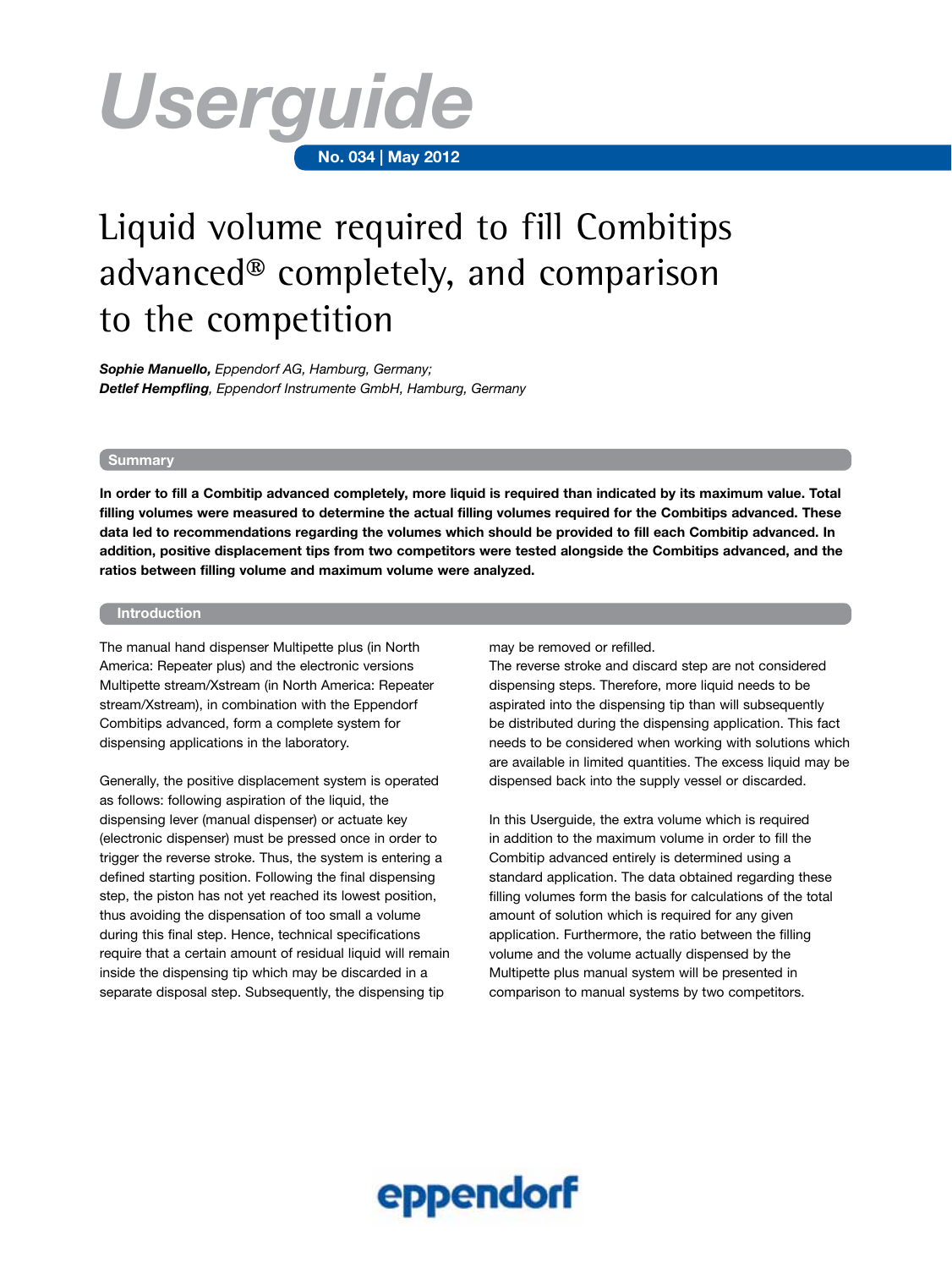## **Material and methods**

The Eppendorf Multipette plus and the Multipette stream (software version: 03.07.00) were used to determine the filling volumes of the Combitips advanced. For the Multipette stream, dispensing mode (DIS) was selected and the speed was set to level 7. All sizes of Combitips advanced in the volume range between 0.1 mL and 50 mL volume were tested (see Table 1).

To determine the relationship between the filling volume and total dispensing volume of the Combitips advanced and the dispensing tips from two competitors, these tips were used in combination with the corresponding mechanical/manual dispenser. The determination was carried out using 2.5 mL, 5 mL and 10 mL tips in selection dial positions 1 and 5.

In order to determine the filling volumes, the corresponding dispensing tip was filled with distilled water and the removed liquid was calculated gravimetrically. Subsequently, each dispensing step (blow out, total dispensing volume and discard stroke) was gravimetrically determined. The measured values were converted to volumes while taking the density factor Z for distilled water (dependent on temperature and atmospheric pressure) into account. The loss was determined based on the difference between the filling volume and dispensed volumes. The WXTS205DU (Mettler Toledo) balance was used for weighing.

| Filling volume          | Volume required to fill a dispensing tip completely; the sum of the volumes of the<br>reverse stroke, all dispensing volumes, the discard stroke and the loss. |
|-------------------------|----------------------------------------------------------------------------------------------------------------------------------------------------------------|
| Reverse stroke          | Following liquid aspiration, the piston is brought to a defined position, dispensing<br>liquid in the process. The reverse stroke is not a dispensing step.    |
| Dispensing volume       | Volume per dispensing step                                                                                                                                     |
| Total dispensing volume | Sum of all dispensing volumes                                                                                                                                  |
| Discard stroke          | After all dispensing steps have been completed, the small amount of liquid which<br>remains as a safety reserve will be dispensed as a discard stroke.         |
| Maximum volume          | The maximum usable volume for all dispensing steps                                                                                                             |
| Travel range            | The distance that a dispensing tip piston needs to be moved upward in order to fill a<br>dispensing tip completely.                                            |

## **Results**

As shown in Fig. 1, the average excess volume ranged between 5–8 % of the maximum volume for each Combitip advanced. The excess volume tends to be lower with the Multipette stream than when using the Multipette plus. These data reveal a relatively narrow range of variation of these values, thus confirming the high manufacturing quality of the Combitips advanced, as well as highlighting the fact that that the Combitip advanced and Multipette plus or stream/Xstream are a well-coordinated system.



Fig. 1: Percentage of the additional amount of liquid required when using the Multipette plus and Multipette stream for any size Combitip advanced**.**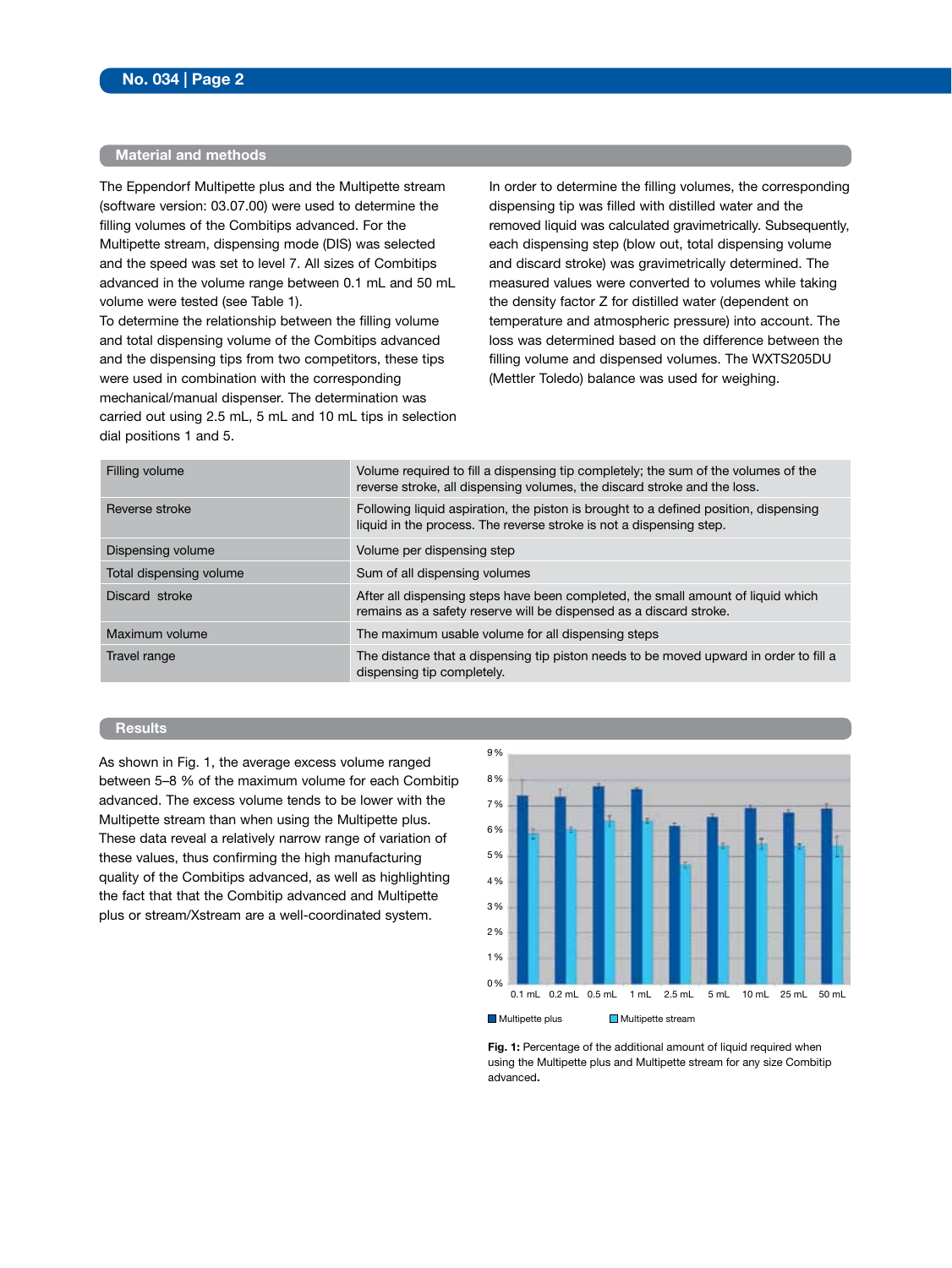Table 1 lists the volumes required to fill any Combitip advanced entirely. This table represents a recommendation based on previous experience; it is therefore recommended to provide an additional 10 % of the maximum volume of the respective Combitip. This information is helpful when estimating whether a planned dispensing procedure can be carried out with a given amount of liquid.

| <b>Combitip</b><br>advanced | <b>Extra volume</b> | <b>Volume required</b><br>for complete filling |
|-----------------------------|---------------------|------------------------------------------------|
| $0.1$ mL                    | $10 \mu L$          | 110 $\mu$ L                                    |
| $0.2$ mL                    | $20 \mu L$          | $220 \mu L$                                    |
| $0.5$ mL                    | $50 \mu L$          | 550 µL                                         |
| 1 mL                        | $100 \mu L$         | $1.1$ mL                                       |
| $2.5$ mL                    | 250 µL              | $2.75$ mL                                      |
| 5 mL                        | $500 \mu L$         | $5.5$ mL                                       |
| $10 \text{ mL}$             | $1000 \mu L$        | 11 mL                                          |
| $25$ mL                     | $2.5$ mL            | $27.5$ mL                                      |
| 50 mL                       | $5.0$ mL            | 55.0 mL                                        |

**Tab. 1:** Extra volume to be provided and total volume required for complete filling.

For the manual hand dispenser Multipette plus the travel range required for complete filling, plus the reverse stroke, are identical for every position chosen on the selection dial. Therefore, the filling volume is independent of the dispensing volume. For competitors R and B, the reverse stroke depends on the selection dial position. Furthermore, for competitor R, also the travel range is dependent on the position of the selection dial; the dispensing volume selected will thus change the filling volume. As shown in Fig. 2, the comparison between filling volumes

and their respective dispensing volumes illustrates the fact that the competitors' dispensing tips, when set to selection dial position 1 (the competitors' smallest possible dispensing volume) have a slightly smaller filling volume



 $\Box$  Selection dial position 1  $\Box$  Selection dial position 5

Fig. 2: Extra volume required, expressed in percent in relation to the total dispensing volume, and relationship to the position of the selection dial.

than the Combitips advanced used in combination with the Multipette plus. In contrast, when set to selection dial position 5, the competitors' largest possible dispensing volume, the filling volume required to fill their respective dispensing tips, is significantly larger.

Competitor R only offers a total of 5 settings for the dispensing volume and competitor B offers 9 settings, whereas the Multipette plus features 20 settings for the dispensing volume. Although selection dial settings 1 and 5 correspond to the same dispensing volumes on the competitors' instruments, these settings represent neither the smallest nor largest dispensing volumes. While the competition can provide only 48 dispensing steps in selection dial position 1, the Multipette plus features 50 dispensing steps. In selection dial position 5, ten dispensing steps are available on the Multipette plus while competitor B offers 9 steps in this setting and competitor R only offers 8 dispensing steps.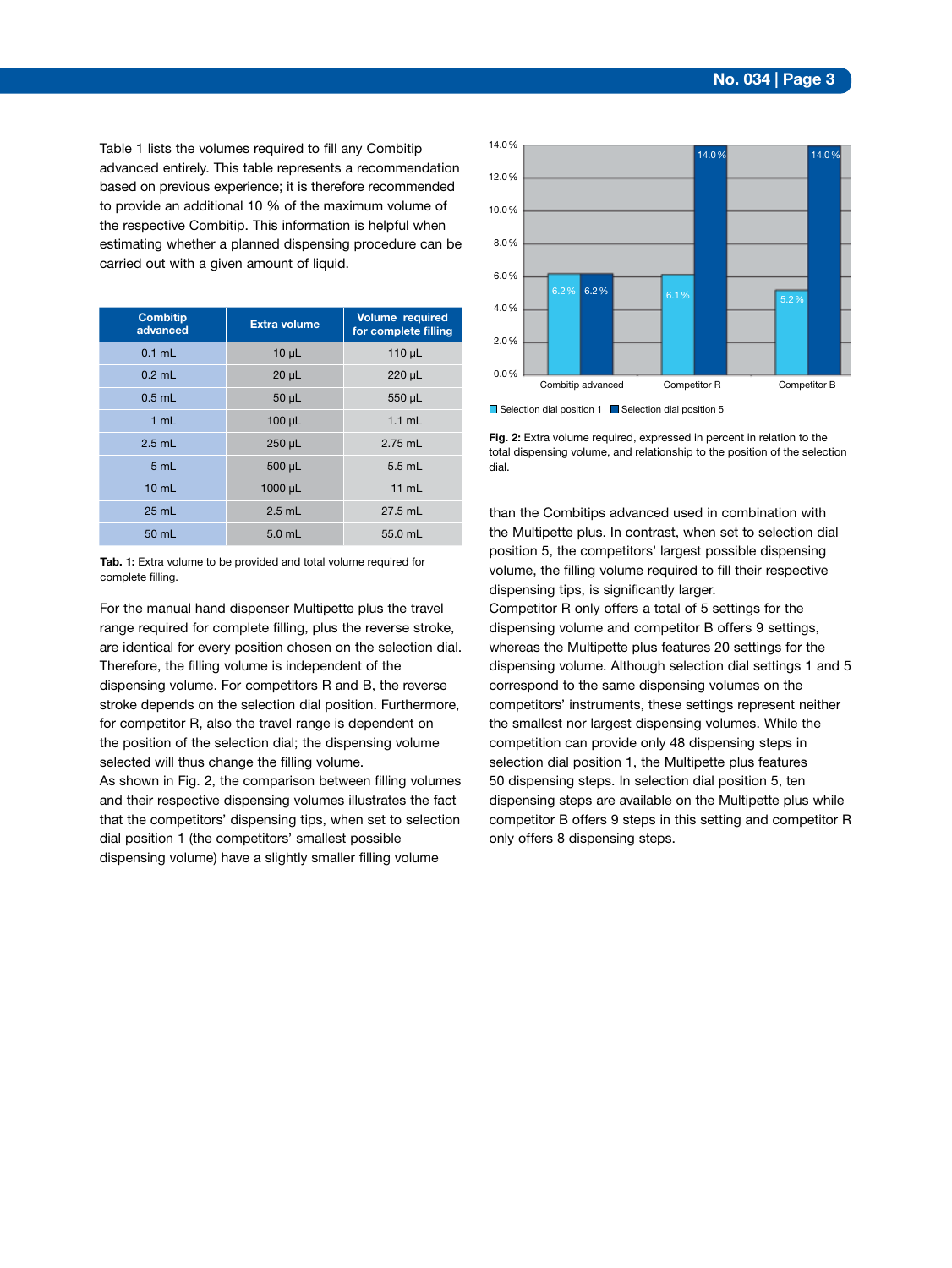## **No. 034 | Page 4**

The dispensing volume was gravimetrically analyzed in selection dial position 5 in order to determine the relationship between aspirated and dispensed volumes. Figure 3 illustrates the percentage distribution of the filling volumes for 2.5 mL dispensing tips.. For 5 mL and 10 mL tips, the same relationship was determined for the corresponding components of the filling volume.



**Fig. 3:** Percentage distribution of the filling volumes for 2.5 mL dispensing tips.

Table 2 shows the average value, calculated from the absolute values. This table clearly illustrates the differences between the total dispensing volume and the dispensing tip sizes specified by the manufacturer in the competitors' instruments. Altogether, a smaller volume is dispensed than one would expect based on the respective size specification. The dispensing volume does not match the size specification of the dispensing tip. In contrast, for the Combitips advanced, the total

dispensing volume is in accordance with the specified size of the dispensing tip. For competitor R, even the filling volume is below the dispensing tip size specified by the manufacturer. Taken together, when the Combitips advanced are compared to the competitors tested, one may conclude that the Combitips advanced require more volume for complete filling of the dispensing tip; however, for the Combitips advanced, the dispensing volume of a given size is in agreement with the nominal volume of the tip, which is not the case for the competition.

|                    | <b>Combitip</b><br>advanced | Competitor<br>в | Competitor<br>R |
|--------------------|-----------------------------|-----------------|-----------------|
|                    | $2.5$ mL                    |                 |                 |
| Filling vol. µL    | 2655                        | 2600            | 2349            |
| Dispensing vol. µL | 2500                        | 2244            | 2019            |
|                    |                             | 5 mL            |                 |
| Filling vol. µL    | 5328                        | 5210            | 4686            |
| Dispensing vol. µL | 5000                        | 4480            | 4028            |
|                    | 10 <sub>mL</sub>            |                 |                 |
| Filling vol. µL    | 10690                       | 10460           | 9360            |
| Dispensing vol. µL | 9993                        | 8980            | 8066            |

**Tab. 2:** Relationship between filling volume and total dispensing volume for 2.5 mL, 5 mL and 10 mL dispensing tips.